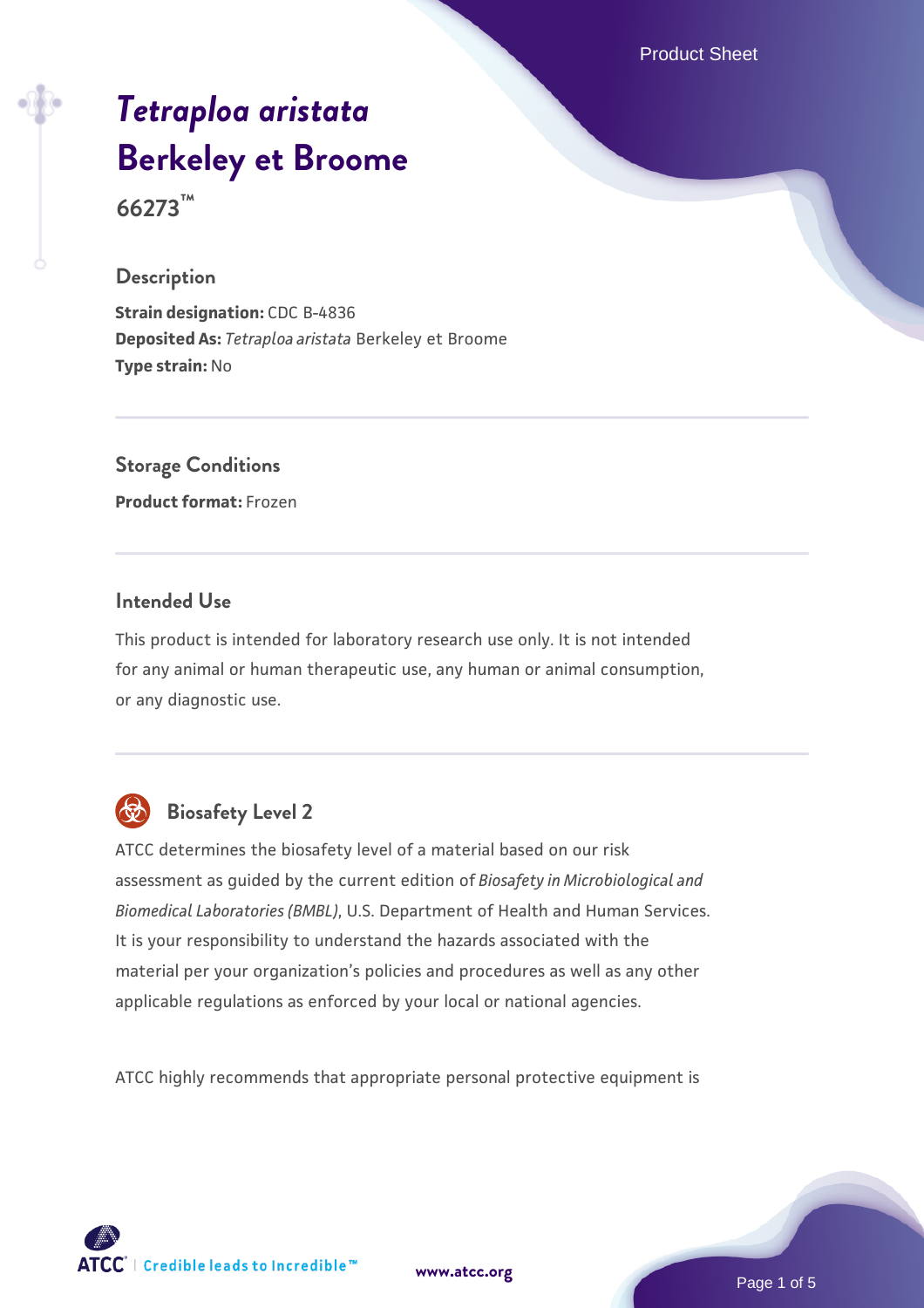# *[Tetraploa aristata](https://www.atcc.org/products/66273)* **[Berkeley et Broome](https://www.atcc.org/products/66273)** Product Sheet **66273**

always used when handling vials. For cultures that require storage in liquid nitrogen, it is important to note that some vials may leak when submersed in liquid nitrogen and will slowly fill with liquid nitrogen. Upon thawing, the conversion of the liquid nitrogen back to its gas phase may result in the vial exploding or blowing off its cap with dangerous force creating flying debris. Unless necessary, ATCC recommends that these cultures be stored in the vapor phase of liquid nitrogen rather than submersed in liquid nitrogen.

# **Certificate of Analysis**

For batch-specific test results, refer to the applicable certificate of analysis that can be found at www.atcc.org.

#### **Growth Conditions**

**Medium:**  [ATCC Medium 336: Potato dextrose agar \(PDA\)](https://www.atcc.org/-/media/product-assets/documents/microbial-media-formulations/3/3/6/atcc-medium-336.pdf?rev=d9160ad44d934cd8b65175461abbf3b9) **Temperature:** 24°C **Incubation:** under black light

#### **Material Citation**

If use of this material results in a scientific publication, please cite the material in the following manner: *Tetraploa aristata* Berkeley et Broome (ATCC 66273)

**References**



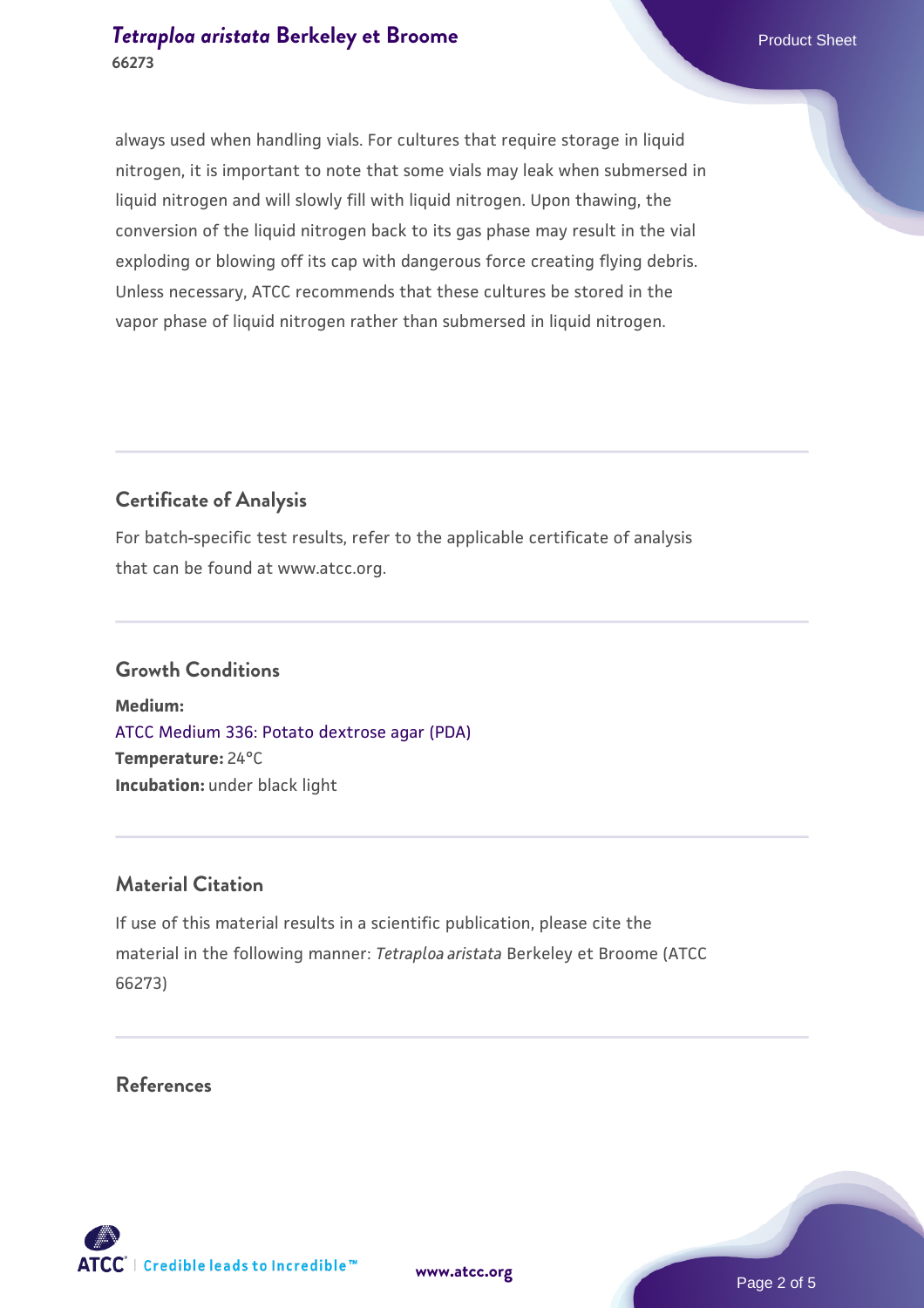# **[Tetraploa aristata](https://www.atcc.org/products/66273) [Berkeley et Broome](https://www.atcc.org/products/66273)** Product Sheet **66273**

References and other information relating to this material are available at www.atcc.org.

#### **Warranty**

The product is provided 'AS IS' and the viability of ATCC® products is warranted for 30 days from the date of shipment, provided that the customer has stored and handled the product according to the information included on the product information sheet, website, and Certificate of Analysis. For living cultures, ATCC lists the media formulation and reagents that have been found to be effective for the product. While other unspecified media and reagents may also produce satisfactory results, a change in the ATCC and/or depositor-recommended protocols may affect the recovery, growth, and/or function of the product. If an alternative medium formulation or reagent is used, the ATCC warranty for viability is no longer valid. Except as expressly set forth herein, no other warranties of any kind are provided, express or implied, including, but not limited to, any implied warranties of merchantability, fitness for a particular purpose, manufacture according to cGMP standards, typicality, safety, accuracy, and/or noninfringement.

#### **Disclaimers**

This product is intended for laboratory research use only. It is not intended for any animal or human therapeutic use, any human or animal consumption, or any diagnostic use. Any proposed commercial use is prohibited without a license from ATCC.

While ATCC uses reasonable efforts to include accurate and up-to-date information on this product sheet, ATCC makes no warranties or representations as to its accuracy. Citations from scientific literature and patents are provided for informational purposes only. ATCC does not warrant

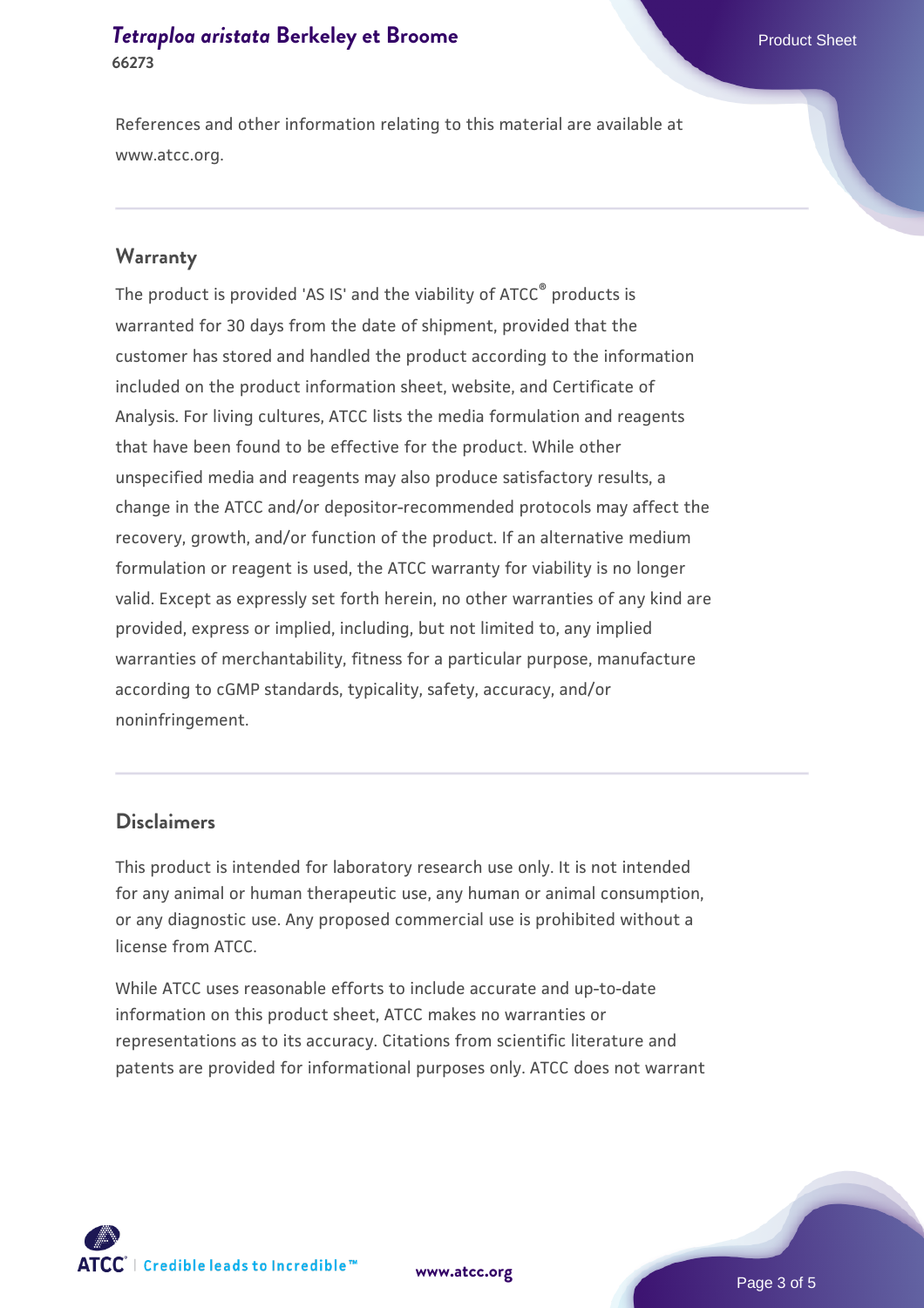that such information has been confirmed to be accurate or complete and the customer bears the sole responsibility of confirming the accuracy and completeness of any such information.

This product is sent on the condition that the customer is responsible for and assumes all risk and responsibility in connection with the receipt, handling, storage, disposal, and use of the ATCC product including without limitation taking all appropriate safety and handling precautions to minimize health or environmental risk. As a condition of receiving the material, the customer agrees that any activity undertaken with the ATCC product and any progeny or modifications will be conducted in compliance with all applicable laws, regulations, and guidelines. This product is provided 'AS IS' with no representations or warranties whatsoever except as expressly set forth herein and in no event shall ATCC, its parents, subsidiaries, directors, officers, agents, employees, assigns, successors, and affiliates be liable for indirect, special, incidental, or consequential damages of any kind in connection with or arising out of the customer's use of the product. While reasonable effort is made to ensure authenticity and reliability of materials on deposit, ATCC is not liable for damages arising from the misidentification or misrepresentation of such materials.

Please see the material transfer agreement (MTA) for further details regarding the use of this product. The MTA is available at www.atcc.org.

# **Copyright and Trademark Information**

© ATCC 2021. All rights reserved. ATCC is a registered trademark of the American Type Culture Collection.

# **Revision**

This information on this document was last updated on 2021-05-19

# **Contact Information**